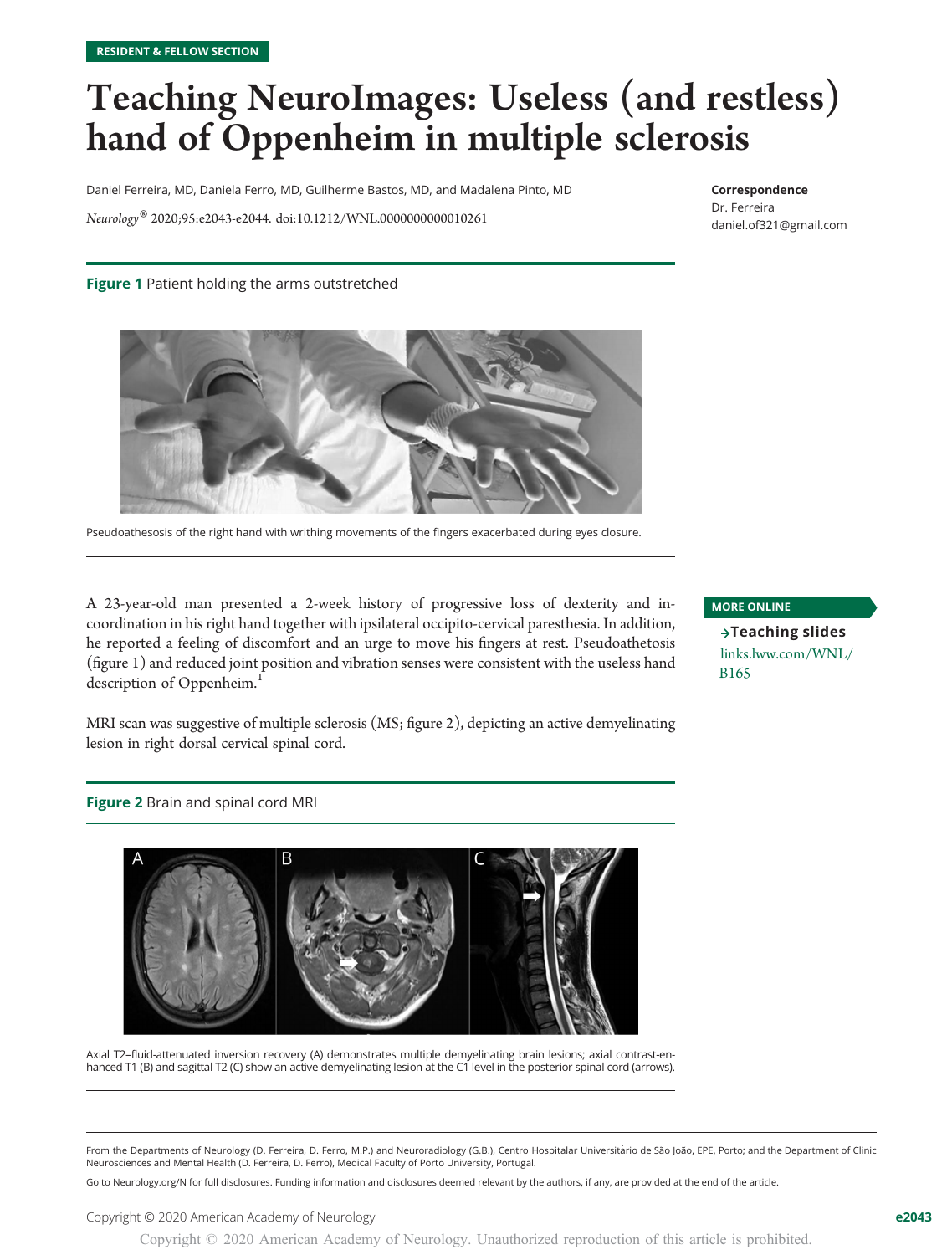Restless legs syndrome has been described in  $MS<sup>2</sup>$  and similar symptomatology can be present in the upper limbs during an MS relapse.

#### Study funding

No targeted funding reported.

#### **Disclosure**

The authors report no disclosures relevant to the manuscript. Go to [Neurology.org/N](https://n.neurology.org/lookup/doi/10.1212/WNL.0000000000010261) for full disclosures.

#### Appendix Authors

| <b>Name</b>                             | Location                                                                | Contribution                                    |
|-----------------------------------------|-------------------------------------------------------------------------|-------------------------------------------------|
| <b>Daniel</b><br>Ferreira,<br><b>MD</b> | Centro Hospitalar<br>Universitário de São João,<br>EPE, Porto, Portugal | Design, concept, and draft of<br>the manuscript |

| <b>Appendix</b> (continued)    |                                                                         |                                                                                                                 |  |
|--------------------------------|-------------------------------------------------------------------------|-----------------------------------------------------------------------------------------------------------------|--|
| Name                           | Location                                                                | Contribution                                                                                                    |  |
| Daniela<br>Ferro, MD           | Centro Hospitalar<br>Universitário de São João,<br>EPE, Porto, Portugal | Provided significant input for<br>early and final drafts of the<br>manuscript                                   |  |
| Guilherme<br><b>Bastos, MD</b> | Centro Hospitalar<br>Universitário de São João,<br>EPE, Porto, Portugal | Interpretation of the data and<br>provided significant input for<br>early and final drafts of the<br>manuscript |  |
| Madalena<br>Pinto, MD          | Centro Hospitalar<br>Universitário de São João,<br>EPE, Porto, Portugal | Manuscript design,<br>supervision and critical<br>revision of manuscript                                        |  |

### References<br>1. Oppenheim H.

- 1. Oppenheim H. Discussion on the different types of multiple sclerosis. Br Med J 1911: 729–733.
- 2. Italian REMS Study Group, Manconi M, Ferini-Strambi L, Filippi M, et al. Multicenter case-control study on restless legs syndrome in multiple sclerosis: the REMS study. Sleep 2008;31:944–952.